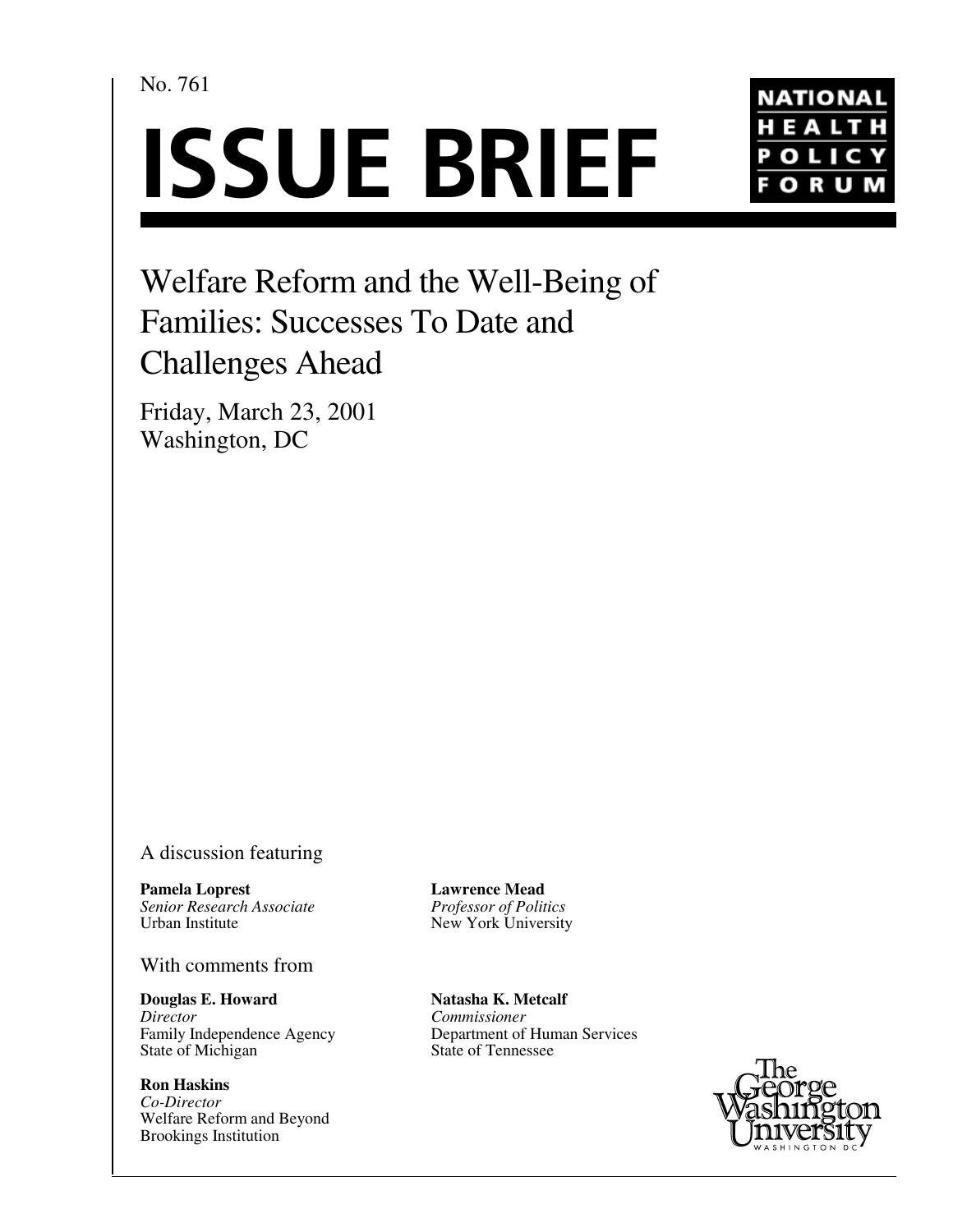### Welfare Reform and the Well-Being of Families

In 1996, Congress enacted and President Clinton signed legislation repealing the nation's longstanding Aid to Families with Dependent Children (AFDC) program. This legislation replaced AFDC with a program known as Temporary Assistance to Needy Families (TANF), which provides block grants to states. The new law no longer required states to provide welfare to all eligibles, set a lifetime limit on benefits, and mandated that most recipients prepare and search for work while still on the rolls.

The design and passage of the law fostered one of the most heated political episodes in decades. It is rare that Washington dismantles an entitlement program, especially under a Democratic president. Passionate rhetoric came from both sides of the political aisle. Supporters insisted that the law provided the recipe to end both the cycle and the culture of poverty by no longer allowing people to stay on welfare interminably. TANF's new time limit and work requirement, they said, would deter out-of-wedlock childbearing, instill confidence in welfare adults, and evoke pride among the children of newly working parents.

Many of the law's critics decried the repeal of AFDC, saying the nation was turning its back on a 60 year-old promise to aid poor families. The law, some estimated, would throw another million children into poverty, increase homelessness, and swell the nation's foster care rolls.

Four years later, as reauthorization of TANF approaches, the question arises, "has the law benefited the poor?" The answer, true to politics, depends on one's definition of "benefit."

If TANF's success is measured by lower welfare rolls and higher work rates and earnings for recipients, as the law states, the answer is an unambiguous "yes." Four years later, welfare rolls have been cut by nearly one-half, most former adult recipients are working and earning more than ever, child and adult poverty rates have dropped, and the incidence of teen pregnancy is also on the decline.

Even liberals concede that their worst nightmares have not come true, and many are surprised that so many former recipients are working. They are also quick to point out that these gains were made during the most economically prosperous time for the nation in 30

years. Wages for low-skilled workers rose after two decades of stagnation, and jobs, even for the less skilled, have been plentiful.

But critics believe the law's success is hollow if family disposable income does not rise when parents leave welfare for work. The extent to which increased earnings offset declines in government benefits and increases in work-related expenses is, so far, unclear.

While the ratings on welfare reform's success range from "no visible harm done yet" to "fabulous," even the law's supporters acknowledge the higher risk that poor families face in not always being able to fall back on welfare, and many share critics' concerns about two issues as TANF progresses: how families who use the welfare system will do during economic slowdowns and what to do even now about the portion of families who have fallen deeper into poverty, despite the remarkable economy. The poorest 20 percent of families headed by single mothers were the only income group in the country to suffer a loss in disposable income between 1995 and 1997, largely due to the loss of means-tested benefits.<sup>1</sup>

Fortunately, conclusions are not being drawn through anecdote. The implementation of the Personal Responsibility and Work Opportunity Reconciliation Act of 1996 (PRWORA), with TANF as its centerpiece, has been intensely scrutinized by teams of government and foundation-funded researchers. Volumes are being

#### **ISSUE BRIEF**/No. 761

**Analyst/Writer:** Jane Koppelman, *Consultant*

**National Health Policy Forum** 2131 K Street, NW, Suite 500 Washington, DC 20037 202/872-1390 202/862-9837 (fax) nhpf@gwu.edu (e-mail) www.nhpf.org (Web site)

**Judith Miller Jones,** Director **Karen Matherlee,** Co-Director **Judith D. Moore,** Co-Director **Michele Black,** Publications Director

**NHPF** is a nonpartisan education and information exchange for federal health policymakers.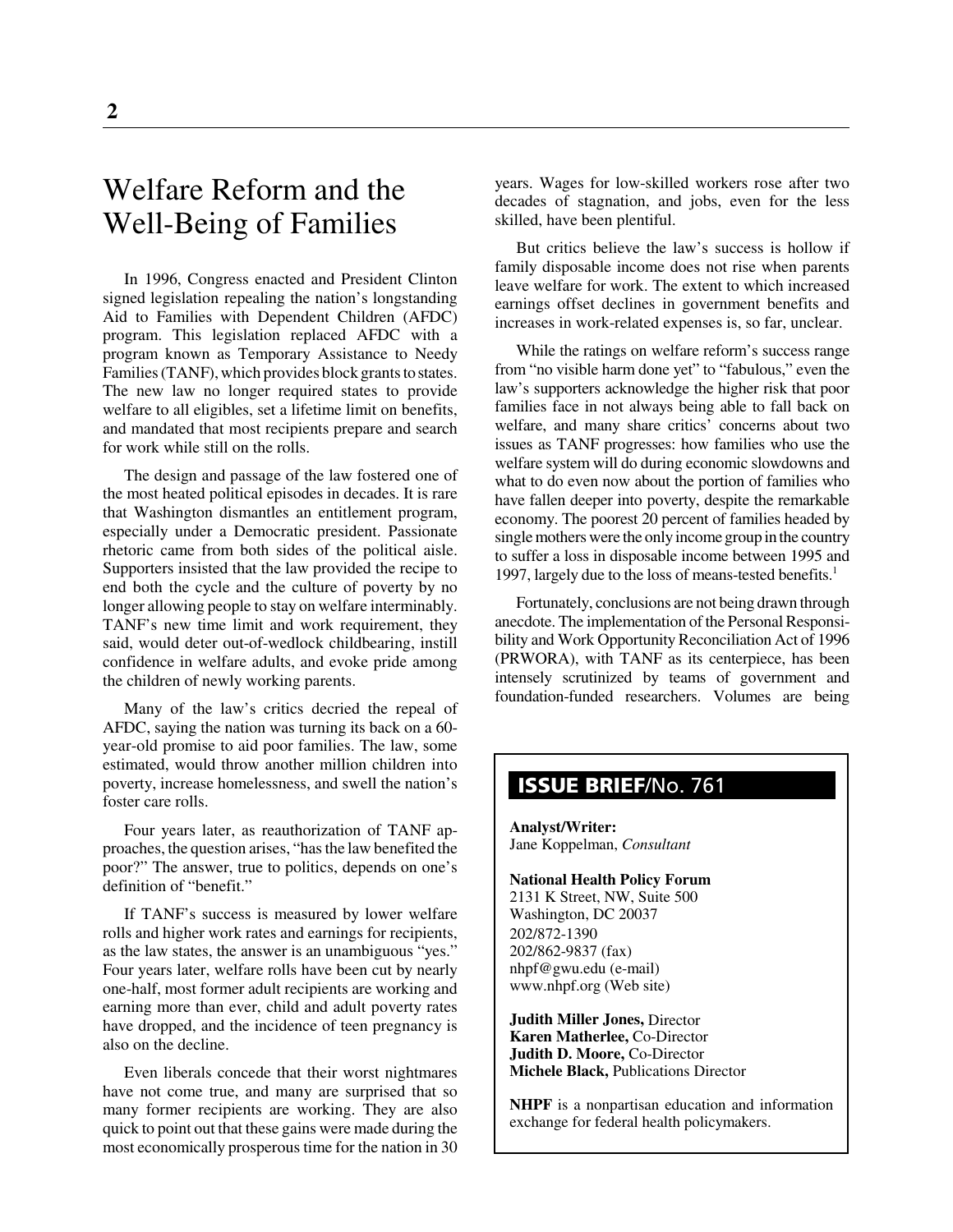written about the fortunes of welfare leavers, the types of jobs they are getting, the job supports they are using, recidivism rates, and how nonworking welfare leavers are surviving. Thus, it is possible to develop a rough sense of how states are implementing the program and how families are faring through this extraordinary change.

As more evidence is analyzed on how welfare reform is affecting the well-being of families, policymakers will likely face the following issues when TANF is reauthorized in the 107th Congress:

- Should more flexibility be given to states to extend the law's benefit time limits during periods of economic downturn?
- Should the concept of workfare—government-subsidized employment—be resurrected to aid low-income families during times of economic recession?
- What can be done to help the subgroup of families whose incomes actually decline after leaving welfare?
- Given that both welfare leavers and other lowincome families underutilize government benefits for which they are eligible, what can or should be done to encourage families to access these supports?
- How well does the unemployment compensation system work as a safety net for low-income families, now that they can no longer fall back on welfare?

In this issue brief NHPF examines the earnings and incomes of former recipients, any changes in the wellbeing of their children, and what is happening to those not on welfare and not working. At the session itself, the audience will be encouraged to step back and consider both the policy and political challenges that state as well as federal policymakers will have to address in coming months.

#### **DEVOLUTION TO STATES FOR IMPLEMENTATION**

The welfare reform law was intended to drastically alter the federal-state partnership in running welfare as well as the way states implement their welfare systems. The TANF block grant has pushed states to change their basic focus from running an error-free cash relief system to concentrating on activities that place recipients quickly into jobs. The law reins in federal oversight capacity and offers states great flexibility in designing and administering their programs.

There is now a growing body of research that explores the variations in how states have chosen to

implement welfare reform and the results that some of the more creative and promising approaches are yielding. NHPF will focus more deeply on implementation issues at a later time. Meanwhile, this paper offers a brief overview of states' efforts.

While states were given freedom to reduce cash welfare payments under TANF, most states have kept the same benefits as under AFDC; 15 states have increased benefits and 4 have reduced them. And, to ease the transition to work, most states have increased the amount of earnings and savings a family can retain before losing welfare eligibility. Diversion programs have become a popular way to keep families from joining the welfare rolls. Under these programs, states require welfare seekers to search for jobs before applying for welfare. In some cases, states offer them emergency funds to weather a short-term crisis that has led them to the welfare office. More than 25 states run diversion programs.<sup>2</sup>

In addition, states have substantially changed the way they spend their welfare funds. There have been large declines in direct cash aid and increases in activities that help recipients find and keep jobs. $3$  A number of states are actually spending more welfare money on activities that promote work than on cash aid, largely because of funds freed up by caseload declines.

Overall, states are adopting a "work first" strategy that emphasizes job search and job placement services over work training and education programs. States are requiring "quick and sometimes immediate involvement in work or work-related activities, often before an application for assistance is approved," notes researcher Thomas L. Gais and colleagues in a recent paper prepared for the Rockefeller Institute of Government. States also appear to concentrate their services on welfare families with multiple barriers to employment.<sup>4</sup>

The PRWORA has inspired some states to try creative approaches to reducing welfare assistance. Some are using their TANF block grant to help recipients with transportation, as well as housing costs. Others are experimenting with work bonuses, while some states are helping noncustodial fathers to train for and find work.

#### **THE UNDERLYING POLITICS**

Clinton's legacy with welfare reform seems twosided. On the one hand, some will remember him for weakening the nation's safety net for the poor by agreeing to eliminate their entitlement to cash aid, an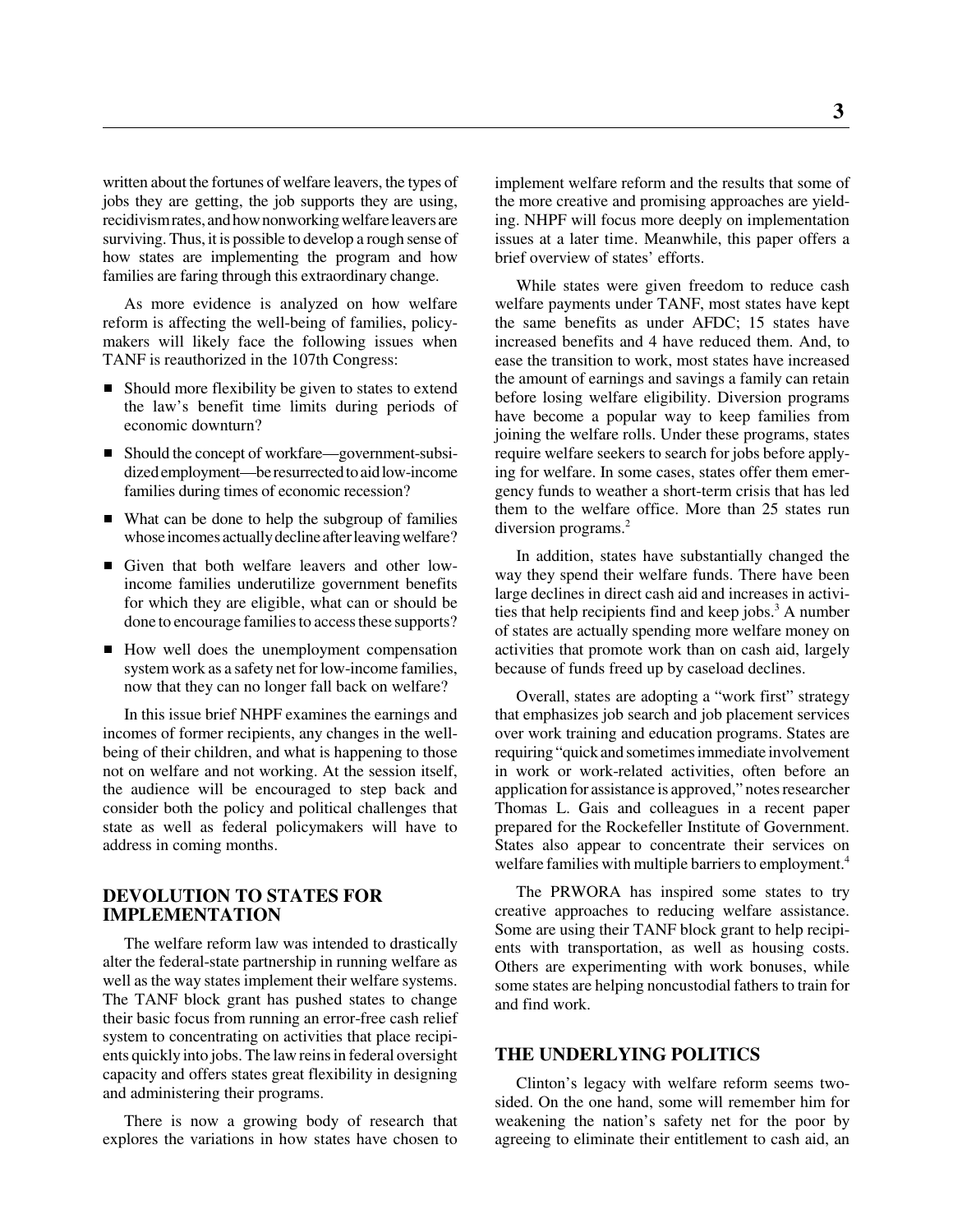ironic legacy for a Democratic president. On the other hand, others note that, by requiring poor families to work, he has muted the conservative argument against helping low-income families and improved the political climate for building a new safety net of supports for the working poor.

As a "New Democrat," Clinton pledged during his first presidential campaign to "end welfare as we know it." This pledge embraced work as a behavioral norm for welfare mothers, a concept that was included in Congress's 1988 welfare overhaul but was barely implemented. Early in his first term, the Clinton team crafted a plan that would have required most adult recipients to work within two years or be cut from the rolls. Tough as it sounded, the plan also promised a government job for any able-bodied recipient who could not find one on his or her own and waived the work requirement if the recipient needed child care but could not secure any.

The welfare reform plan was part of Clinton's overall strategy to fulfill another campaign promise to "make work pay." Welfare reform was to be accompanied by the adoption of universal health care insurance as well as increases in the minimum wage, the Earned Income Tax Credit (EITC, a wage subsidy for low-income workers), and government child care subsidies. Taken as a whole, this package would have allowed low-income working families to stay above the poverty line. In 1992, a single parent who had two children and worked full-time at the minimum wage lived below the poverty line, even when accounting for food stamps and the EITC.

The only major element of Clinton's package enacted before Republicans took control of Congress in 1994 was a significant increase in the EITC. In 1993, Congress raised program spending by \$21 billion over five years. This increase, combined with an earlier EITC hike enacted in 1990 under Pres. George H. W. Bush, tripled the credit's value over the decade to about \$3,600 per year for a family of three with a singleearner working full-time at the minimum wage.

Meanwhile, the administration's welfare reform plan had stalled. In 1994, a Republican-dominated Congress invited Clinton to "end welfare as we know it," but on their terms. Those terms emphasized ending welfare dependence and encouraging marriage. Climbing out of poverty was never an explicit goal. Ron Haskins, a former House Republican aide involved in TANF's design, comments,

Many conservatives think welfare reform would be a smashing success if every poor person in the nation

had exactly as much money after as before welfare reform on the single condition that after reform, the poor earn most of their own money rather than getting it from other taxpayers through government transfers.<sup>5</sup>

The following four goals were spelled out in the law's language:

- Aid needy families so that children can be cared for in a family member's home.
- End welfare dependence through job preparation, work, and marriage.
- Reduce the incidence of out-of-wedlock pregnancies.
- Encourage the formation and maintenance of twoparent families.

The law that ultimately passed set a lifetime limit on benefits of five years for most recipients. States were given leeway to provide counseling and job training and placement, but TANF's priority on expediting work was clear. States would need to place a certain portion of their caseload in work activities each year or lose grant money. Funds for child care were increased but capped. Any recipients who could not work because they were not given child care subsidies would receive cash aid, but their benefits clocks would still be ticking.

Advocates were particularly angry that Clinton signed a bill that they believed weakened the safety net for poor families before a stronger package of income supports for the working poor could be constructed. Now, however, some are noting that the risk has paid off because, without the scapegoat of long-term welfare receipt, Congress is in a much stronger position to enhance other benefits to help the working poor. "The resentments that stood in the way of helping poor people have diminished considerably because we're no longer fighting about whether they deserve help or not," Bruce Reed, a Clinton domestic policy advisor, recently told the *New York Times*. "Everybody's expected to work, and as a result, society's willing to help."6

Recent legislative activity suggests this may be true. Congress increased the minimum wage (from an hourly rate of \$4.25 in 1996 to \$5.15 in 1997)<sup>7</sup> and expanded child care subsidies for low-income families. And, while the administration's attempts to provide universal health insurance coverage failed, Congress in 1997 enacted the State Children's Health Insurance Program (SCHIP), which so far has expanded coverage to about 3.3 million low-income children.8

Finally, Congress defeated proposals in 1997 and 2000 to pare back the EITC. Fiscal year (FY) 1999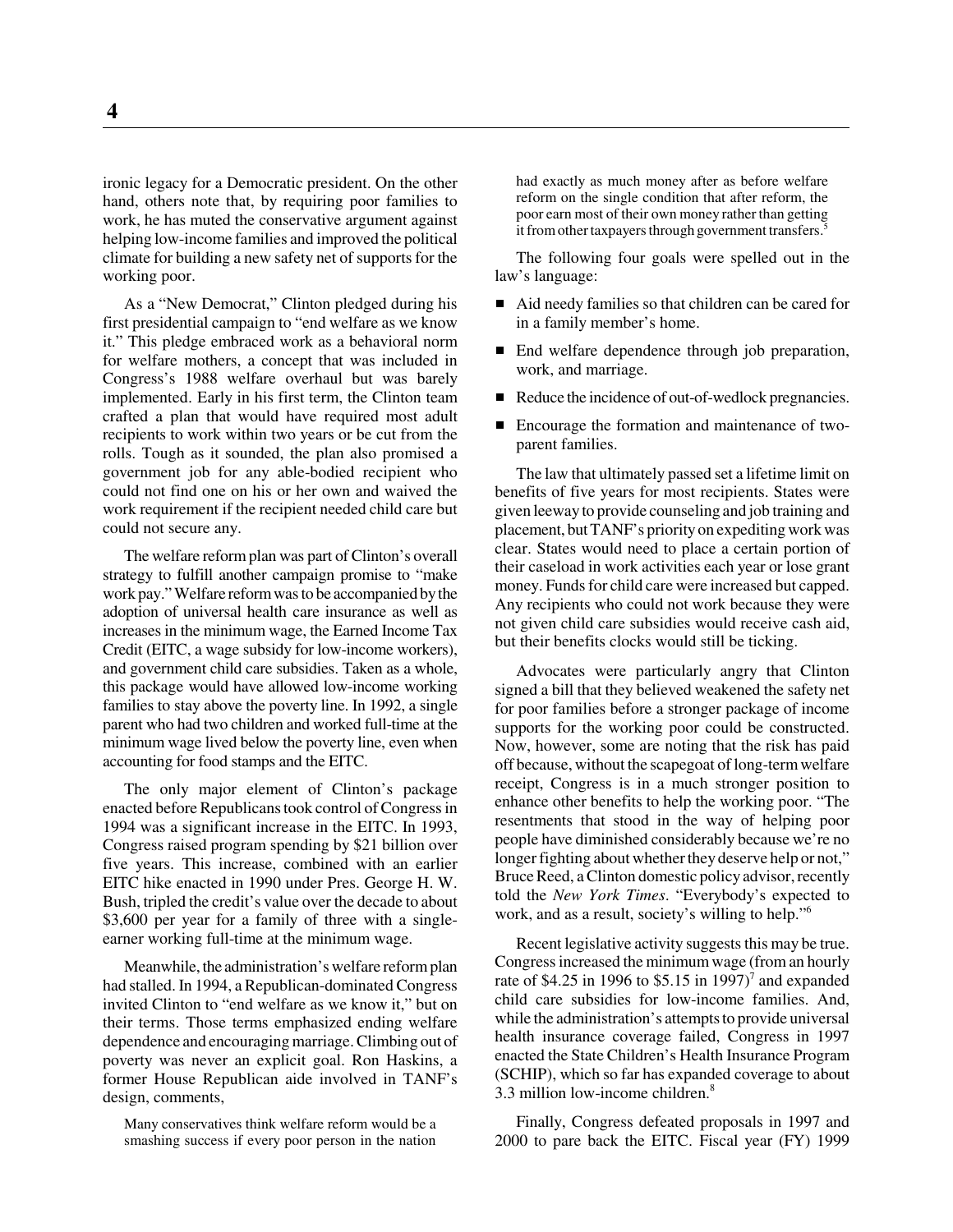spending on the EITC totalled \$30 billion, substantially exceeding both federal and state spending on TANF, which amounted to \$21.7 billion that same year.

#### **WELFARE VERSUS NONWELFARE POPULATION**

Since 1996, economic concerns about low-income families have centered on the well-being of those who exit welfare. To date, over 40 studies have been conducted on the status of welfare leavers, tracking their work patterns, hourly wages, and participation in other government benefits. But this study group may be too narrow. In the wake of both the publicity surrounding the entitlement termination and the diversion efforts of many states, TANF has actually deterred many wouldbe welfare recipients from applying for benefits. Therefore, the status of welfare exiters may be quite similar to the profile of the less-spotlighted population of lowincome families overall.

Recent research bears this out. When compared to two groups of low-income mothers who have not recently been on welfare—(*a*) mothers with children under 18 and family incomes under 150 percent of the official poverty level, called "near-poor," and (*b*) mothers with family incomes under 200 percent of poverty, called "low-income"—welfare leavers work at about the same rate and have similar incomes. While former welfare recipients are more likely to use government benefits, all three groups are underutilizing benefits to which they are eligible.<sup>9</sup> The similarities between groups should be useful when examining the sea of information on welfare leavers.

#### **THE STATUS OF WELFARE LEAVERS**

About 45 percent to 65 percent of adults exiting the welfare rolls are working at any given point. It is difficult to assess how well they are able to support their families, in part because current data do not offer a complete picture of family income after expenses and public benefits are factored in, and in part because the measure of an adequate standard of living is subjective.

#### **Benefit Scenarios**

Without accounting for costs of housing, child care, and health care, a few facts are clear. Working—if only part-time—yields a family more income than not working and collecting welfare. Families with part-time workers see increased income as a result of combined earnings, the EITC, and cash aid and food stamp benefits. One study of families (one adult, two children) in 12 states found that incomes rose by an average of 51 percent after this transition.10 Such families saw income rise more slowly as the part-time workers increased work effort from 20 hours to 35 hours per week (still at the minimum wage); in this case, income increased by 20 percent, despite a 75 percent increase in work effort. Still, the study showed, family income with one fulltime worker was close to \$17,000, or about 20 percent above the federal poverty line; a nonworking family on welfare would have income at about 30 percent below the poverty line.

But living above the poverty line is a crude measure of family economic well-being. Whether families with a full-time, minimum wage earner can make ends meet is uncertain when considering the work-related costs they encounter (transportation, child care, clothes) and whether they are able to use government subsidies to help defray some of these costs. For example, government subsidies are available for child care but are not required to reach all those who are eligible. Lowincome families who paid for child care in 1995 spent an average of \$300 per month on such care.<sup>11</sup>

Housing costs are another major variable in a family's income equation. A recent study by the U.S. Department of Housing and Urban Development found that "1.1 million low-income working families with children faced severe housing cost burdens and/or lived in severely substandard housing."12 Government housing subsidies are available but certainly not plentiful; three-fourths of all families on welfare do not receive them. In 1995, 77 percent of all poor renters who did not live in subsidized housing spent at least half of their incomes on rent.<sup>13</sup>

Whether the family can afford health care is also uncertain. Theoretically, the children would be eligible for Medicaid or SCHIP in most states, but parents in most cases would have to find coverage through their employer or through an individual plan. The costs would be variable and may discourage parents from insuring themselves.

#### **Actual Profile**

The above discussion shows the variability of disposable income among families with full-time, yearround workers who use the government benefits for which they qualify. Few welfare leavers fit this profile. A synthesis of 11 leaver studies funded by DHHS, whose findings are consistent with other major leaver studies, offers a more realistic story. Most former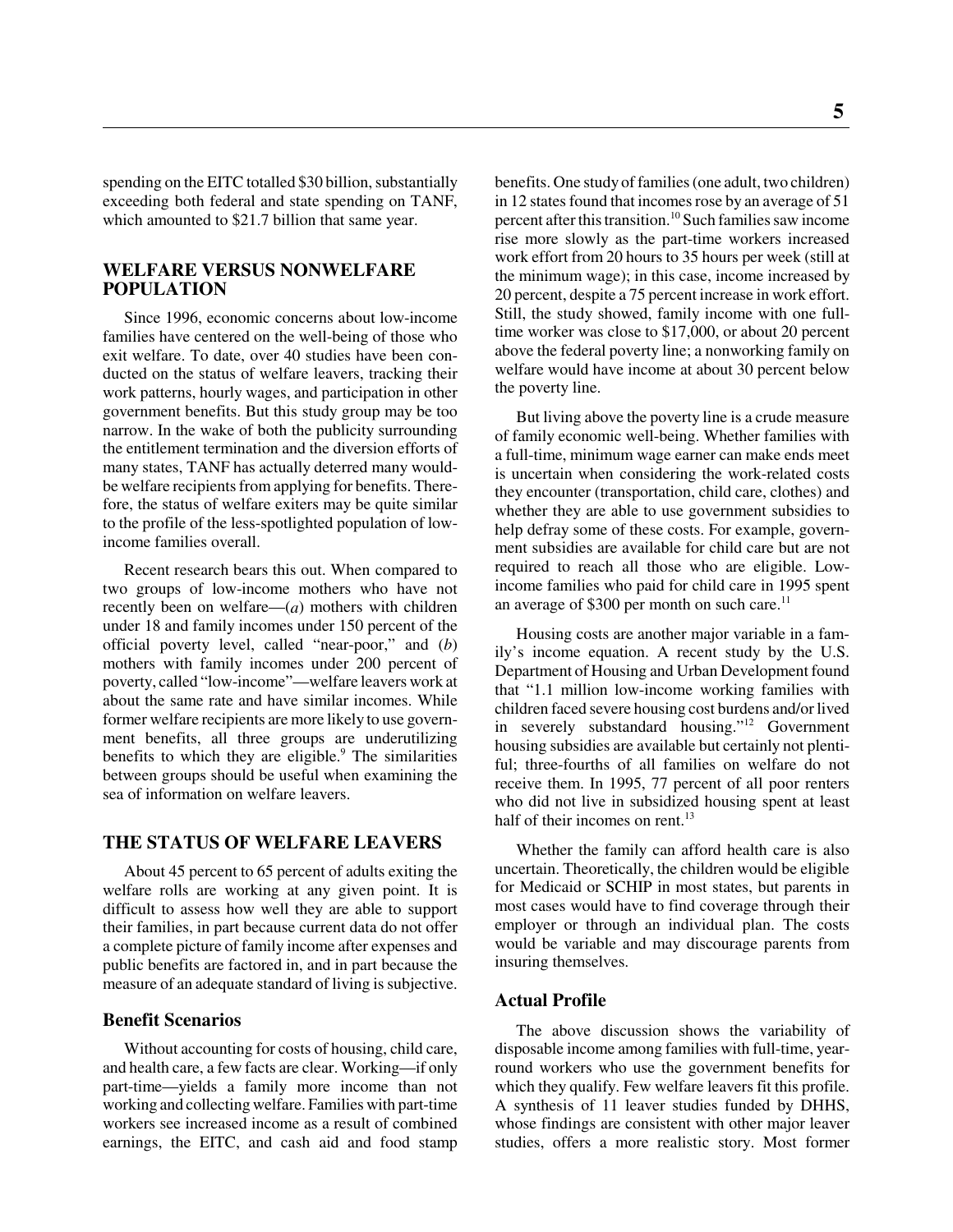welfare recipients earn above the minimum wage rate and do not work year round; many do not access benefits for which they are eligible. Many also experience job turnover and spells of unemployment over the course of their first year in the job market. $^{14}$ 

Only 30 percent to 40 percent reported working every quarter of the year they exited.<sup>15</sup> The average leaver works more than 30 hours a week at wages ranging between \$6.00 and \$7.50 per hour. Average annual earnings are between \$10,000 and \$13,000 (not including food stamps, EITC, and other government benefits). Six months after leaving welfare, between 10 percent and 28 percent return to the rolls.

Estimated annual earnings suggest that many former recipients remain eligible for food stamps and Medicaid, yet the DHHS studies found that only between onethird and two-thirds of leavers received food stamps immediately after exiting. This is consistent with Urban Institute estimates that, in 1999, only one-third of welfare leavers were receiving food stamps during the year they left the rolls.<sup>16</sup> In addition, the Urban Institute estimates that in 1997, about 30 percent of welfare leavers were uninsured, and the likelihood that they would lack insurance increased the longer they were off the rolls (see more below). $17$ 

A number of studies have looked at material hardship as another measure of how families are faring after welfare. An Urban Institute study of welfare leavers in 1999 found that over the year one-third reported having to reduce meal sizes or skip meals because there was not enough food, 46 percent reported a time when they were not able to pay housing or utility bills, and 9 percent said they had to move in with others for at least some time because they could not make housing or utility payments. However, the study also found that nonwelfare low-income families with similar earnings were reporting a significantly lower incidence of the same hardships.

#### **Off Welfare, Not Working**

Studies estimate that, at any given time, between 40 percent to 50 percent of welfare leavers are not working, and that more than 10 percent have not worked in a long time. Some have married, are living with an employed partner, or are receiving government disability benefits. In 1997, however, roughly 20 percent of former recipients were not working and had no reported means of support.<sup>18</sup> How they were living is unknown.

More recent research by Sheila Zedlewski and Pamela Loprest at the Urban Institute offers a glimpse of the most "at-risk" leaver population—those who are not working, have not worked in some time, and have no reported means of support. A significant portion of the people in this group have a child on Supplemental Security Income, report to be in poorer health, and have lower education levels than working leavers. They are also less likely than working leavers to be on food stamps and Medicaid, despite their lack of earnings.

At the same time, a review of income and spending data offered by the government Consumer Expenditure Survey reveals that the poorest group of single mothers spend considerably more on goods and services than their incomes would allow,<sup>19</sup> suggesting that they have unreported income. Such income could be gifts from friends and family, from loans, or earnings from underground work.<sup>20</sup>

#### **CHILDREN OF WELFARE LEAVERS**

In 1996, some of the arguments around the passage of TANF centered on whether the bill would harm or help children in welfare families. TANF supporters believed that requiring mothers to work would benefit children by imposing structure in their lives and creating the expectation of work in adult life. Perhaps most importantly, they believed, the law's attempt to curb the increase of single-parent families would greatly help children. In TANF's preamble, marriage is described as "an essential institution of a successful society which promotes the interests of children."<sup>21</sup>

Critics warned that many children would suffer the effects of living with lower incomes because of TANF's time limits; the direst claims predicted more homeless children and more placements in foster care. Maternal employment, they also warned, would leave children, especially the youngest, with little time with their mothers and could also stress mothers' patience with their children.

Due to a lack of data, the verdict about TANF's impact on children is not in yet. However, researchers have tracked child well-being during welfare experiments conducted under numerous state waivers in the early 1990s. Generally, they found virtually no evidence that welfare reform packages were harmful to preschool and elementary-school-aged children, but some evidence that adolescents were engaging in more risky behaviors because they were left unsupervised.<sup>22</sup>

In synthesizing the child outcomes of four major welfare reform studies, Northwestern University researchers Greg Duncan and Lindsay Chase-Lansdale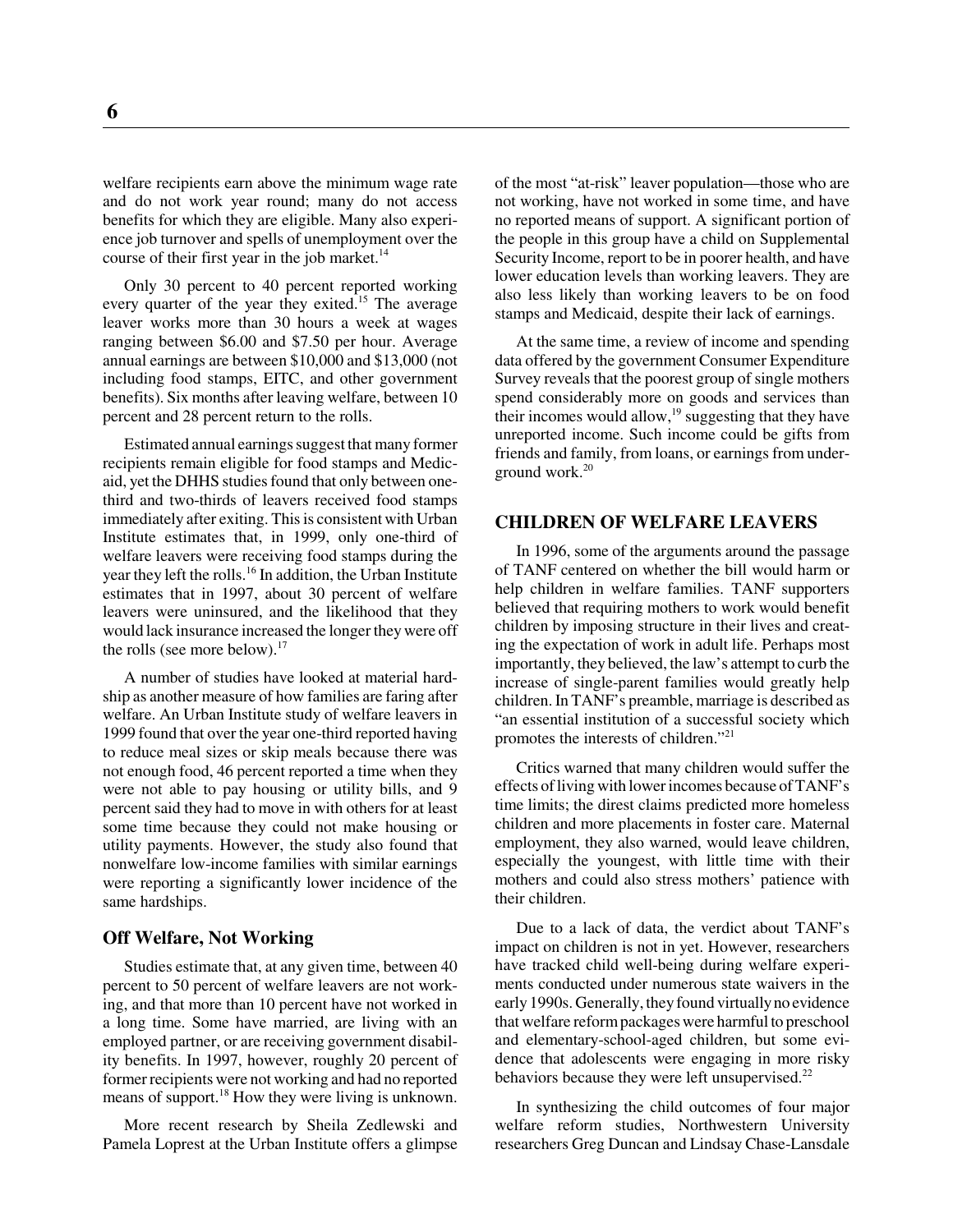found that children fared better under certain program structures than others. The highlights of their findings are as follows:

- Children had higher school achievement results under work programs that offered generous supports (income subsidies, child care subsidies, higher earnings disregards) than those that required mothers to find work without offering the supports.
- Child impacts were as positive in a mandatory work program as in a voluntary one.
- **Programs focusing on job training and education** had no more positive effects on children than those that just focused on employment.
- Evidence from two of four studies show that parents used their increases in work-related resources to put their children in after-school programs and extracurricular activities. Some evidence suggests these programs had a greater influence on improving child well being than parental mental health, family routines, or other aspects of the home environment.
- The impact on family formation was mixed. Both increases and decreases in marriage and marital stability were found in programs with and without generous work supports.
- The only study to measure domestic violence—the Minnesota Family Independence Program—found that violence within participating families decreased considerably compared to control families. Even so, among families participating in programs with generous work supports, domestic violence and maternal health problems were "alarmingly common."<sup>23</sup>

#### **CHILD CARE**

Child care is a chief job support for most working parents. In 1998, two-thirds of mothers with children under age six worked; about three-quarters of all preschoolers with working mothers in the United States are in some form of child care.

Given the profile of families on welfare, Congress believed that, in designing the PRWORA, there would be a critical need for child care. Two-thirds of adult welfare recipients have preschool-aged children. The law streamlines federal child care programs and, anticipating that more work would require more child care, boosts overall child care funding for low-income families. Four programs—three that were connected to the old welfare system and one for low-income

families—were consolidated into one block grant called the Child Care Development Fund. Mandatory funding under the six-year appropriations for the new block grant—nearly \$14 billion—is \$4 billion more than projected spending for the replaced welfare-related programs.24 In addition, PRWORA allows states to use up to 30 percent of TANF funds for child care. In FY 1999, states used 10.5 percent of TANF funds for this expense, the single largest use of TANF money for purposes other than cash assistance.<sup>25</sup>

Interestingly, most welfare leaver studies have found that less than a third of the families who leave welfare and are working are receiving any child care subsidies.26 Instead, a number of studies indicate that working welfare leavers are relying mostly on family and friends for child care. These findings are not dramatically different from the child care use rates of working mothers living in poverty, regardless of welfare involvement. In 1994, the U.S. Census Bureau found that 52 percent of preschool children living in poverty relied primarily on relative care, while 22 percent relied on center-based or family day care.

Whether the subsidy's low take-up rates are because parents are satisfied with their current arrangements is unclear. It is known that more than one-quarter of employed former recipients are working at night, $^{27}$  thus making it more convenient for friends and family members to watch their children.

At the same time, a few leaver studies have indicated that parents do not know about the benefit. A 1999 analysis done by the Center on Law and Social Policy (CLASP) suggests that there are few opportunities for states to inform welfare leavers about child care subsidies because cases are closed without note of whether the welfare leaver found work. (CLASP found that while most studies are reporting that more than 50 percent of welfare leavers are working, FY 1998 national administrative data found only 22 percent of case closings were recorded as due to employment.) Thus, states are not able to identify who should be notified about the child care benefit.<sup>28</sup>

#### **MEDICAID**

Perhaps the most glaring effects of both the unintended and natural consequences of welfare reform are seen in the area of health care coverage. As part of welfare reform, Congress severed the historic eligibility link between cash aid and Medicaid, whereby enrollment in AFDC automatically triggered enrollment in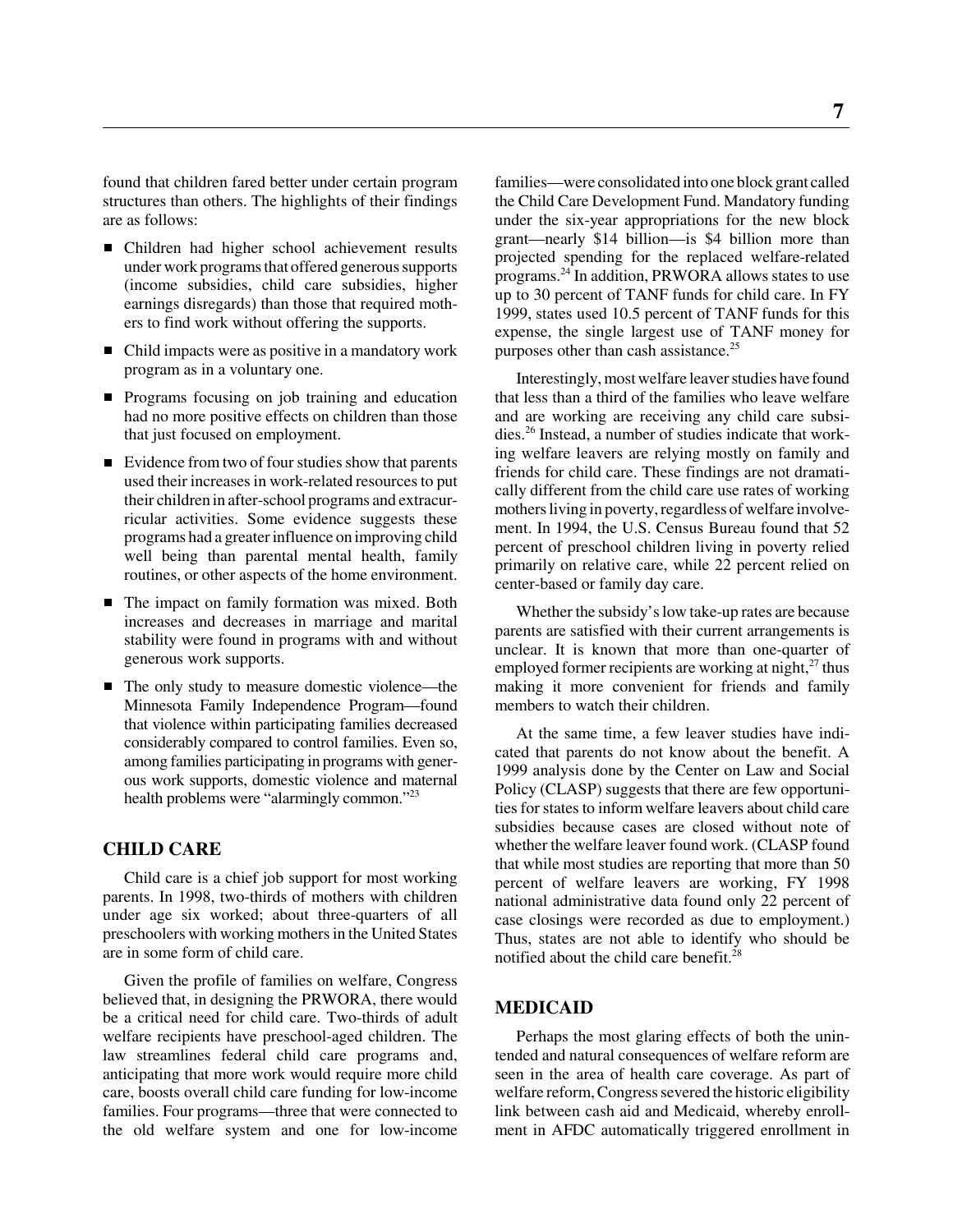Medicaid. TANF provides that low-income families are still eligible for Medicaid if they meet their state's old AFDC income and related standards. But Medicaid enrollment at the welfare office is no longer automatic.<sup>29</sup>

Medicaid enrollment for welfare eligibles has dropped significantly since 1995. This has led to major concerns that not all TANF applicants are notified of their Medicaid eligibility, that those moving from welfare to work are not given access to the Medicaid transitional benefit, and that state welfare diversion programs are lessening the likelihood that people who qualify for Medicaid will know they are eligible.

Recent studies estimate the Medicaid enrollment decline. According to the Congressional Research Service, from 1995 to 1997 Medicaid enrollment of nondisabled, nonelderly adults and children declined by about 1.2 million; all of the decline was among persons receiving cash aid.

Medicaid participation rates for recipients newly off the welfare rolls points to the problem of incorrect termination. The 1996 law guaranteed up to one year of transitional Medicaid assistance to those who leave welfare due to increased earnings, and states have options to encourage and ensure that the Medicaid benefit continues. But data from the Urban Institute's 1997 National Survey of America's Families show that only 56 percent of women off welfare for less than six months were still receiving Medicaid; 34 percent were uninsured.<sup>30</sup> "The steady reduction in Medicaid coverage is matched by a steady increase in the proportion [of adult leavers] with no insurance," the Urban Institute's report states. After at least one year off the rolls, only 28 percent of former adult welfare recipients had private coverage; 49 percent were uninsured. $31$ 

In response to concerns about wrongful termination of Medicaid, last April the Health Care Financing Administration directed states to review their TANF case closures and reinstate those who had been mistakenly terminated. As a result, several states, including Maryland, Pennsylvania, and Washington, have made aggressive efforts to reinstate people who were inappropriately terminated.

Recent research suggests that progress is being made to insure more children newly off welfare. An Urban Institute study that looked at groups of children formerly on welfare in 1997 and in 1999 found that health insurance coverage rates increased from 44 percent to 53 percent during that time. The Urban Institute's data suggest the increases are related to improvements in CHIP enrollment and outreach.<sup>32</sup>

Finally, the success of welfare reform is underscoring the problems of the private health insurance market for low-income workers. As more former recipients get jobs, a substantial portion are finding themselves uninsured, highlighting their difficulty in securing coverage through the private market.

#### **NEXT STOP: THE WORKING POOR**

The transition of welfare families into work has illuminated the economic struggles of the working poor. Families with full-time low-income workers have trouble paying for child care, health care for parents, and adequate housing. The problems are, of course, more severe for single-parent families. These difficulties may move Congress to reevaluate how its policies affect the working poor, at least until they can get more established in the workforce. For instance, should greater subsidies be available for child care, health care, and housing? Should any type of work quota be set for receipt of these benefits? Without a permanent net of cash assistance, should low-income, part-time workers have better access to unemployment compensation?

Another set of income policy questions emerges as families try to advance beyond the ranks of the working poor. While disposable income can rise when leavers go from welfare to full-time, year-round work at the minimum wage, they encounter significant disincentives when trying to move further up the income ladder. The phaseout of government supports such as the EITC and child care subsidies dilutes gains made from higher wages. For instance, in a 1999 12-state study conducted by the Urban Institute, a family of three with a full-time working mother gained, on average, 16 percent in disposable income when going from the minimum wage to \$9.00 an hour—a  $75$  percent wage increase.<sup>33</sup> These earnings offsets will likely attract thoughtful attention as more families enter the ranks of low-income workers.

#### **THE FORUM SESSION**

At this Forum session, various perspectives will be offered on how low-income families are faring under the welfare reform law. In addition, speakers will comment on the challenges and opportunities states and the federal government are facing in implementing the legislation. This dialogue is critical as discussions begin about reauthorizing the PRWORA statute and related laws during this Congress.

**Pamela J. Loprest,** a labor economist and researcher with the Urban Institute, will begin the session with an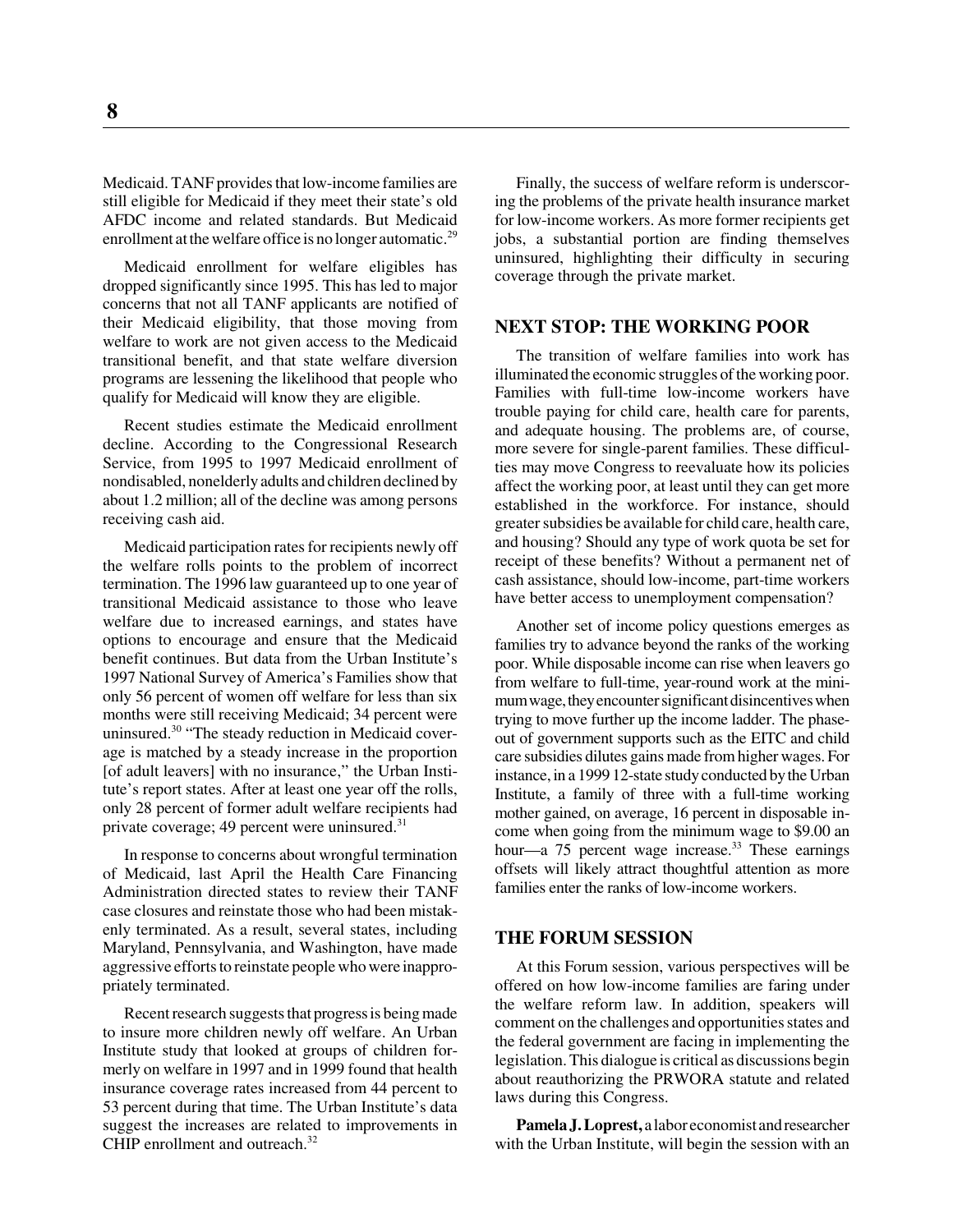overview of data describing the work rates, earnings, and other income of people recently off of welfare. Loprest's recent work examines welfare reform and work policies, the status of families leaving welfare, and welfare-to-work policies for persons with disabilities.

**Lawrence Mead**, professor of politics at New York University, will follow. Drawing on concerns he and others raised when the PRWORA was being debated, Mead will offer some thoughts on the challenges that lie ahead, some regarding political will and others addressing difficult policy and philosophical choices in welfare reform and income support policies.

Offering state perspectives on the impact of welfare reform on both families and state government will be two state officials. **Douglas E. Howard,** director of the Michigan Family Independence Agency, has overseen the implementation of TANF and related work support programs in that state, and **Natasha K. Metcalf**, commissioner of the Tennessee Department of Human Services, administers similar programs in Tennessee.

Reactions to speakers' presentations will be offered by **Ron Haskins**, former staff director of the House Ways and Means Committee Human Resources Subcommittee and a key player in the design and drafting of the 1996 welfare reform statute. Haskins is now a codirector of the Brookings Institution's Welfare Reform and Beyond initiative and a consultant to the Annie E. Casey Foundation.

#### **ENDNOTES**

1. Wendell Primus et al., "The Initial Impacts of Welfare Reform on the Incomes of Single-Mother Families," Center on Budget and Policy Priorities, 1999; accessed December 5, 2000, at http://www.cbpp.org/8-22-99wel.pdf.

2. E. Stoltzfus et al., "Welfare Reform: State Programs of Temporary Assistance to Needy Families," Report to Congress, Congressional Research Service, Washington, D.C., September 30, 2000.

3. Thomas L. Gais et al., "The Implementation of the Personal Responsibility Act of 1996: Commonalities, Variations, and the Challenge of Complexity," Rockefeller Institute of Government, Albany, New York, September 8, 2000.

4. Gais et al., "Personal Responsibility Act."

5. Ron Haskins, former staff leader of the House Ways and Means Committee's Subcommittee on Human Resources, interview with author, January 18, 2001.

6. Jason DeParle and Steven A. Holmes, "War on Poverty Subtly Linked to Race," *New York Times,* December 26, 2000.

7. Rebecca Blank, "Declining Caseloads/Increased Work: What Can We Conclude about the Effects of Welfare Reform?" unpublished paper prepared for the conference "Welfare Reform Four Years Later: Progress and Prospects" at the Federal Reserve Bank of New York, November 2000.

8. Health Care Financing Administration, "President Clinton Releases New Regulations That Will Increase Enrollment in the Children's Health Insurance Program," press release, Department of Health and Human Services, Washington, D.C., January 6, 2001.

9. Pamela Loprest, "How Families That Left Welfare Are Doing: A National Picture," No. B-1, Series B, New Federalism: National Survey of America's Families, Urban Institute, Washington, D.C., August 1999.

10. Norma B. Coe et al., "Does Work Pay? A Summary of the Work Incentives under TANF," No. A-28, Series A, New Federalism: Issues and Options for States, Urban Institute, Washington, D.C., December 1998.

11. U.S. Census Bureau, "Who's Minding the Kids? Child Care Arrangements," Fertility and Family Statistics Branch, Population Division, U.S. Census Bureau, Washington, D.C., October 2000.

12. Center on Budget and Policy Priorities (CBPP), "Windows of Opportunity: Strategies to Support Low-Income Families in the Next Stage of Welfare Reform," Center on Budget and Policy Priorities, Washington, D.C., March 30, 2000.

13. CBPP, "Windows of Opportunity."

14. Julia B. Isaacs and Matthew R. Lyon, "A Cross-State Examination of Families Leaving Welfare: Findings from the ASPE-Funded Leavers Studies," paper presented by the Office of the Assistant Secretary for Planning and Evaluation at the 40<sup>th</sup> Annual Workshop of the National Association for Welfare Research and Statistics, August 1, 2000 (revised November 6, 2000); accessed December 13, 2001, at http:// aspe.hhs.gov/hsp/leavers99/cross-state00/index.htm.

15. Isaacs and Lyon, "Cross State Examination"; these data were compiled from 4 of the 11 studies that asked about continuous employment.

16. Pamela Loprest, "How Are Families Who Left Welfare Doing Over Time? A Comparison of Two Cohorts of Welfare Leavers," paper prepared by the Urban Institute for a Federal Reserve Bank of New York conference, Welfare Reform Four Years Later: Progress and Prospects, December 8, 2000.

17. Bowen Garrett and John Holahan, "Welfare Leavers, Medicaid Coverage, and Private Health Insurance," no. B-13, Series B, "New Federalism: National Survey of America's Families,"Urban Institute, March 2000.

18. Loprest, "Families Who Left."